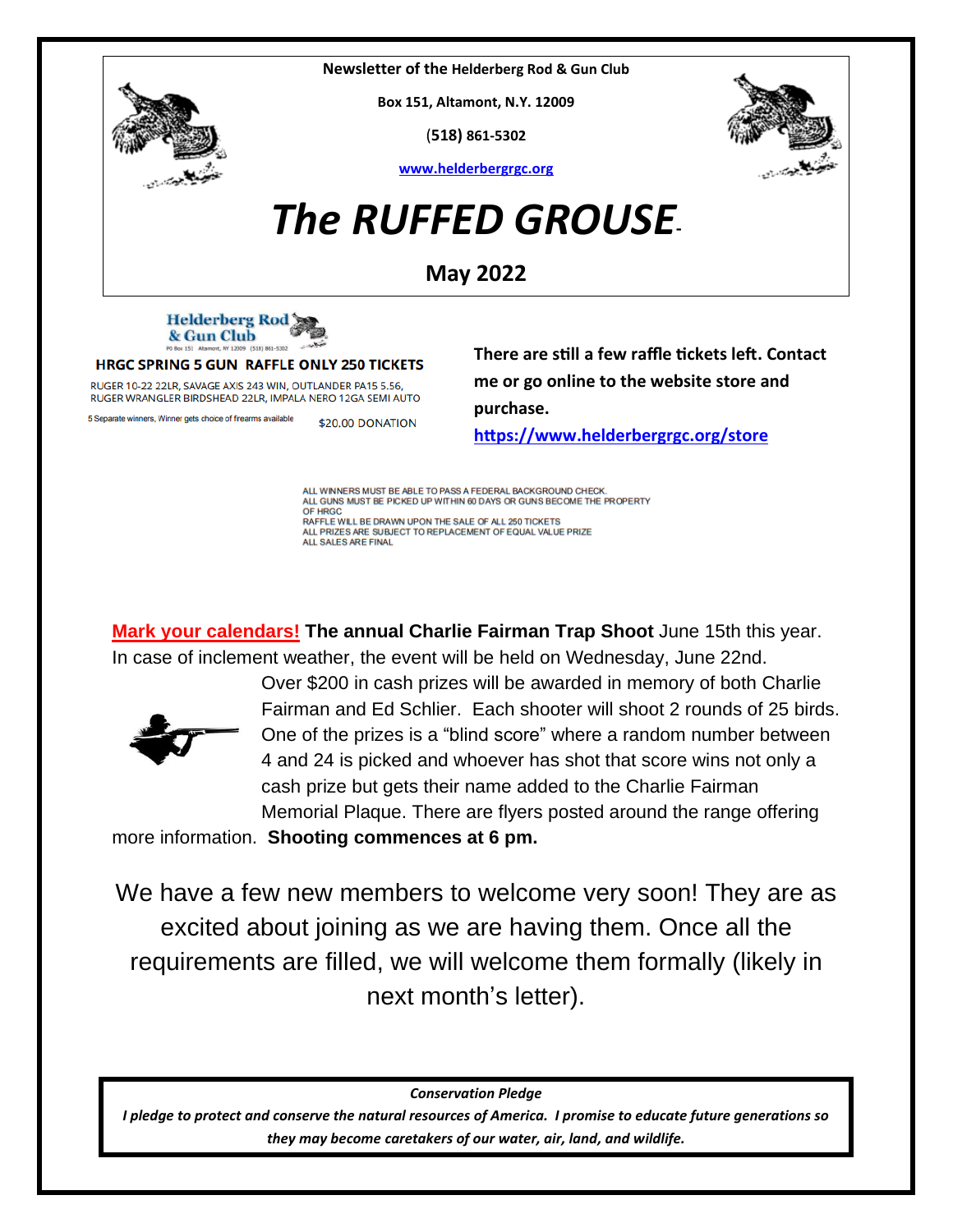The Indoor range project is well underway! Stay tuned for more on this exciting project that we all have been waiting for. We will be looking for some help soon, so keep an eye on your email for project dates!



# Trap Report

As of May 1st, the league took in \$397.00 of which \$357.30 was deposited in the Trap Fund and \$39.50 was deposited into the Trap Equipment Fund. This resulted in an estimated "profit" of about \$170 to the club. Shooting for April averaged 13 rounds per week with no days lost to inclement weather.



The season started off strong with a number of 23s and 24s in the first week. On April 13th we had two 25s shot

in one round. Mike Galusha had his first 25 at the club and Steve Smith also had a 25. Jerry Seyboth had a 24 out of 24 in the same round. He opted to shoot at a piece of a broken bird and missed with one of his shots. The official scorer credited Jerry with a 24 1/2 for the round.



On the next round **Steve Smith** followed up his 25 with another perfect 25 for **50 straight**. This was the first 50 straight that the current Trap Chair has seen in his 7 or 8 years of shooting. **Congratulations Steve**!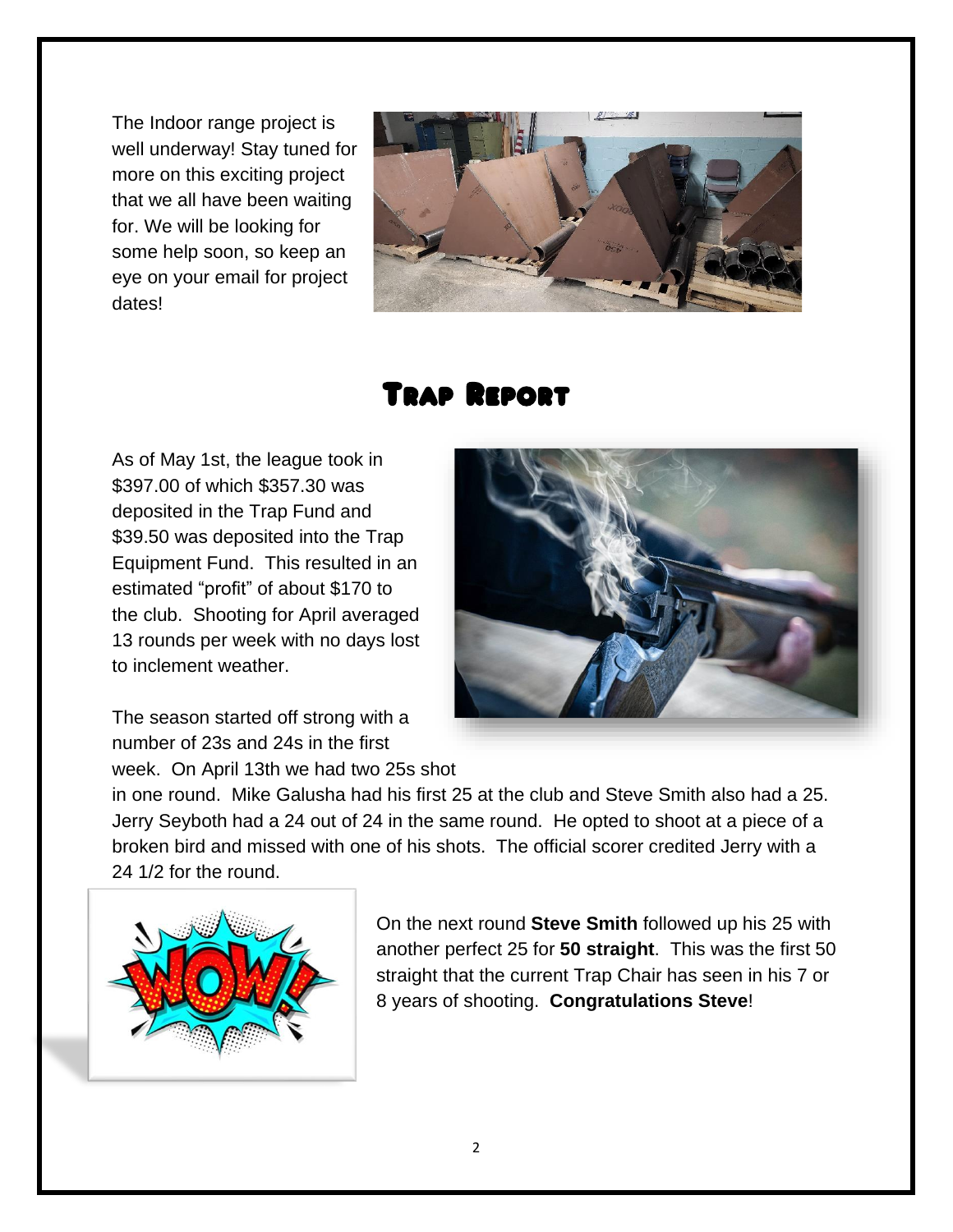

There are many projects happening at the club. I think it will end up being a very exciting year for improvements! The ranges indoor and out. Planning Bridges to the 200! New members to help with expanding programs such as archery and reclaiming the pond and surrounding area. Improving the wood lots and so much more! If you haven't stopped by in a while—come and check it out!

Respectfully submitted: Eric Chamberlain, Secretary [echambe4@nycap.rr.com](mailto:echambe4@nycap.rr.com)

#### **Do you know your club Officers?**

| President                                                | -Mike Hoffman             | mhoffsixman@gmail.com                   |  |
|----------------------------------------------------------|---------------------------|-----------------------------------------|--|
| Vice president                                           | -George Gebe              | rfsgebe@yahoo.com                       |  |
| Secretary                                                |                           | -Eric Chamberlain echambe4@nycap.rr.com |  |
| Treasurer                                                | -John Whaley              | whalemeet@aol.com                       |  |
| <b>Directors:</b>                                        |                           |                                         |  |
| <b>Frank Fuss</b>                                        | ffuss@nycap.rr.com        |                                         |  |
| Gianluca Alonzi                                          | gianlucaaalonzi@gmail.com |                                         |  |
| Ray Haines                                               | aussieshepmax@aol.com     |                                         |  |
| Membership Chairman- John Parker<br>jrdaparker@gmail.com |                           |                                         |  |